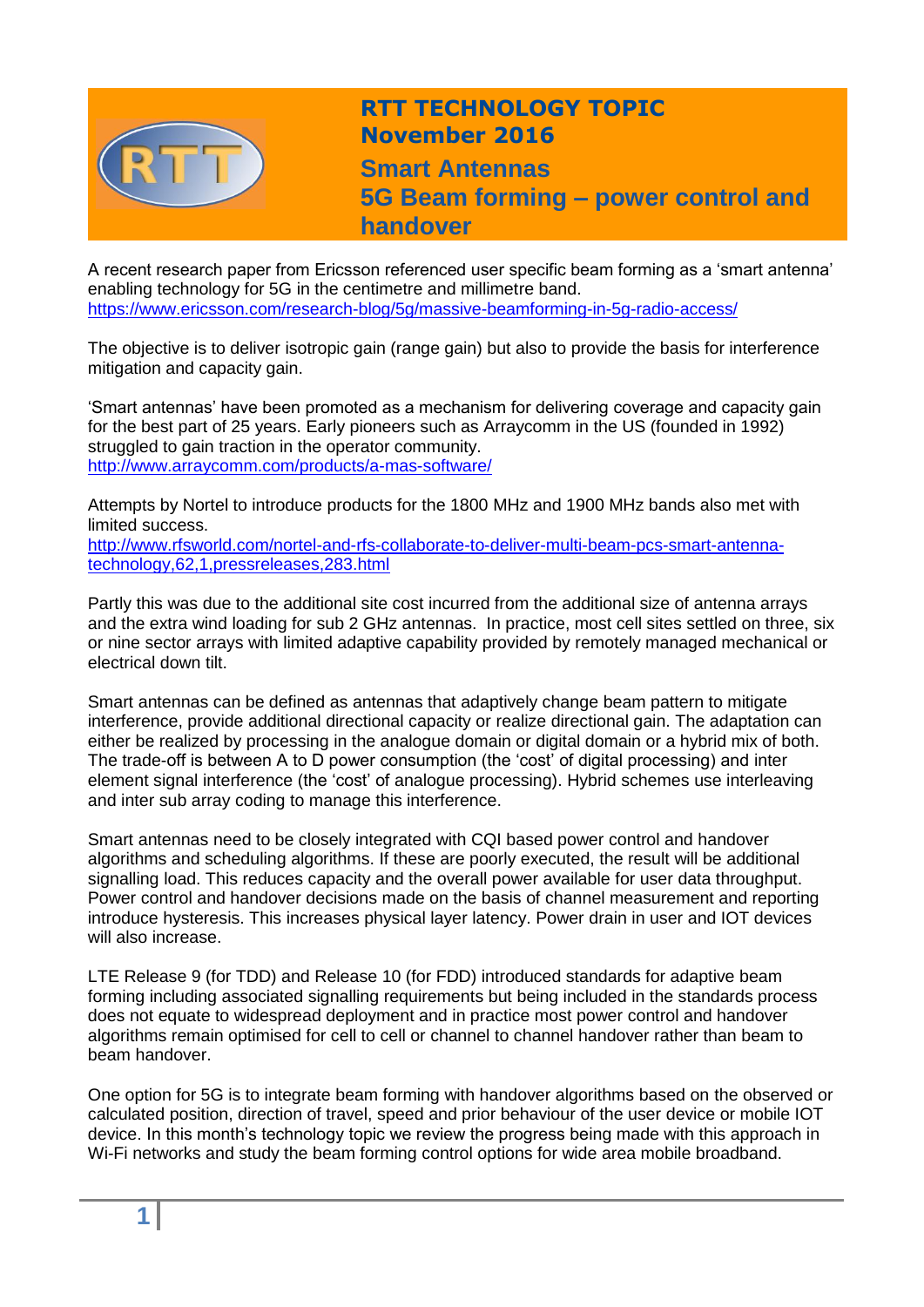## **Read on**

The starting assumption should probably be that 2G, 3G, 4G and 5G macro and micro and pico sites will be deployed differently but will have some commonalities. So for example it is likely that an existing site will have a mix of sub 1GHz, L band and S band sectored antennas, possibly some C band in some markets and a mix of centimetre and millimetre band fixed point to point back haul.

Micro and Pico sites could also potentially support 2.4 and 5 GHz Wi-Fi and possibly 60 GHz Wi-Fi. Macro sites may also have television at the top of the mast.

To this already complex mix of antennas, feeders and RF power amplifiers we are now expected to add dual band centimetre/millimetre band 5G with adaptive antenna arrays covering 28 GHz, 38 GHz and 72 to 77 GHz and 82-87 GHz. There could also be upwards facing dish antennas connecting with Ku and Ka-band satellites.

The fixed point to point backhaul antennas and 5G antennas could be supported from common RF hardware so that bit might be relatively simple. The problems start when you consider how to manage beam forming, beam to beam handover and inter and intra system handover which could include 5G to Wi-Fi handover and/or 5G to satellite handover.

It is hard to avoid the conclusion that driving this process from CQI measurements would be impossibly complex. This suggests a need to consider location based and direction of travel based handover algorithms as an alternative.

Cellular networks have always more or less known where their subscribers are at any moment, where they are going and how fast they are going but the resolution and accuracy of the process has continuously improved.

The transition from Cell ID positioning and timing based positioning in GSM to the use of the synchronisation sequences in W-CDMA to the use of dedicated positioning reference signals in 4G (observed time difference of arrival with a positioning reference signal) has improved positioning and location accuracy from hundreds to tens of metres.

Open sky GPS provides one metre accuracy and 5G could equal or improve on this with the modest caveat that relative timing errors would need to be closely controlled - one nanosecond of time uncertainty is equivalent to one third of a metre of location and positioning ambiguity.

IEEE 802.15.3 provides a contemporary example of location aware joint scheduling and power control and low signalling overhead node selection and could potentially provide the basis for highly predictive power control and handover algorithms based on position and location, direction and speed of travel.

Users and IOT devices including mobile IOT devices have repetitive short term and long term behaviour both in terms of their mobility and bandwidth requirements.

This can be characterized in terms of predictability and rate of change – for example

**Static** - are devices that never move and are therefore 100% predictable in terms of their location

*Nomadic* devices move but only connect when they are stationary

*Mobile* – mobiles are mobile though at times can be static or nomadic.

Mobiles can be sub divided into *habitual* where position and usage are highly predictive and *erratic.* Erratic will be the hardest to predict though it would be rare for there to be a complete absence of repetitive behaviour. Most of us have highly predictive weekly and daily behaviour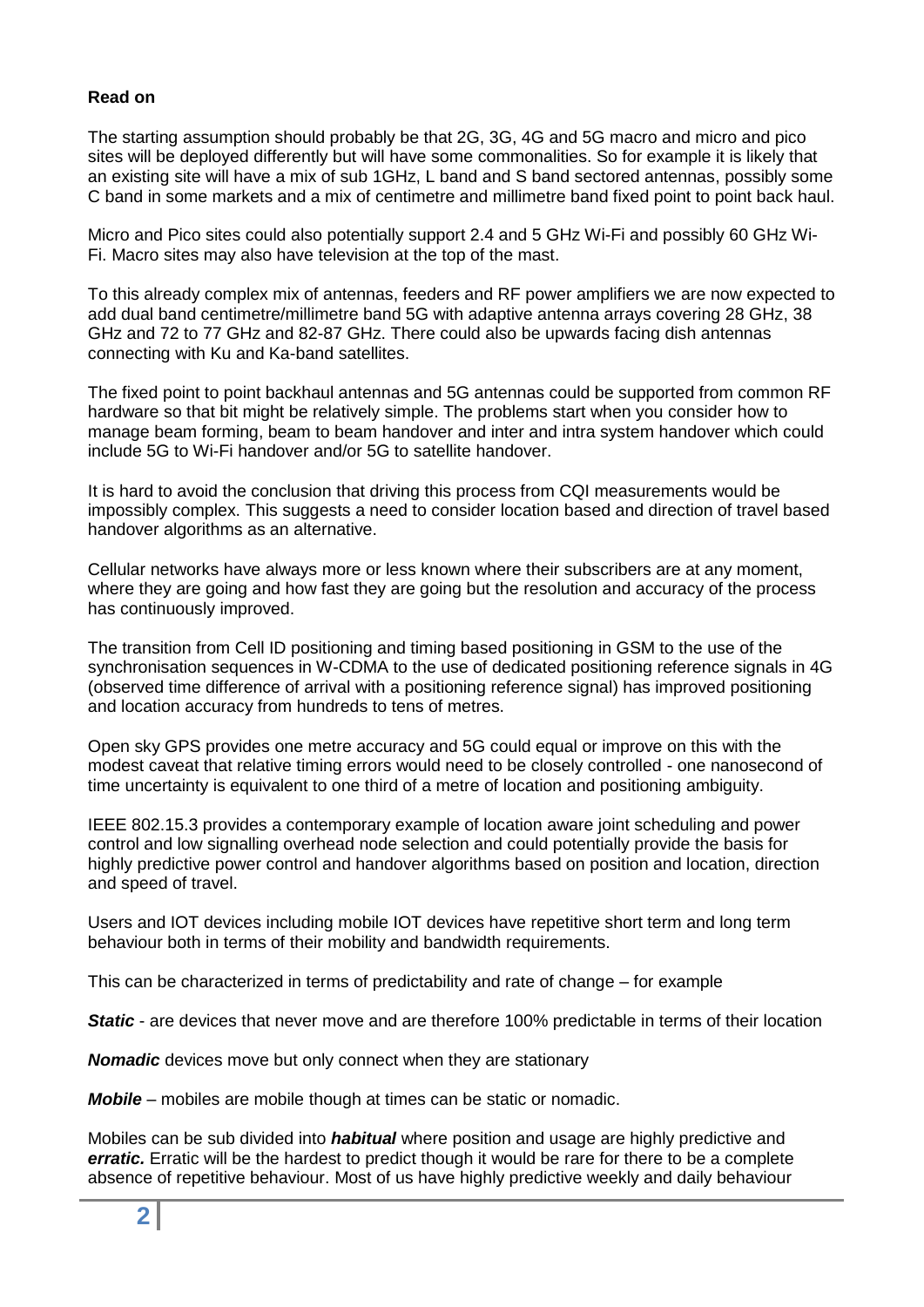patterns which can be expressed in terms of location, direction and speed of travel all of which correlate closely with our connectivity requirements.

## **Static, Nomadic and Mobile – location, direction of travel and repetitive behaviour as the basis for predicting connectivity requirements**

| 100%          | <b>Predictability</b> |               | ን %            |
|---------------|-----------------------|---------------|----------------|
| <b>Static</b> | <b>Nomadic</b>        | <b>Mobile</b> |                |
|               |                       | Habitual      | <b>Erratic</b> |

By comparison, signal strength and interference based handover algorithms (algorithms based on channel quality indication/CQI measurements) are not inherently predictive and have intrinsic hysteresis which will be problematic for adaptive beam control.

## **Adaptive beam forming in user devices and IOT devices**

It is also theoretically possible to achieve directional gain in user devices and IOT devices particularly at Ka-Band (28GHz and 38 GHz) and V and W band (70 and 80 GHz).

However body shielding and hand capacitance effects will be problematic in user devices and power drain will be problematic in IOT devices. There will however be opportunities to develop innovative smart antenna enabled relays and repeaters which could potentially deliver cost effective hot spots for rural coverage.

## **Summary**

The 5G physical layer will need to use narrow beam (fractional beam width) antennas to deliver isotropic gain to offset propagation losses in the centimetre and millimetre band. These beam patterns could continuously track individual users/devices or users/devices could be switched from beam to beam or supported on multiple beams.

In previous technology topics we have described this as *'progressive point to point'* in which a user/device is being serviced at any particular moment from a line of sight link (or links) which will be continuously changing.

While fully adaptive beams might be theoretically more efficient it may be harder to manage inter system and intra system interference so multiple fixed switched beams might be a pragmatically better option.

Either approach would require handover and power control algorithms that are as yet untried and untested. If these algorithms were based on CQI measurement then disproportionate signalling load, hysteresis and physical layer latency will be incurred. The power drain in the user device will also be insupportable.

Positioning, location and direction and speed of travel and other network resident context based prediction methods are therefore likely to be more efficient both for 5G beam to beam handover and inter and intra system handover and could be part of a dedicated standalone 5G control plane.

## **Learn more about these topics**

## **Resources for 5G engineering, marketing and policy teams**

New in depth syndicated research from RTT, Policy Tracker and The Mobile World.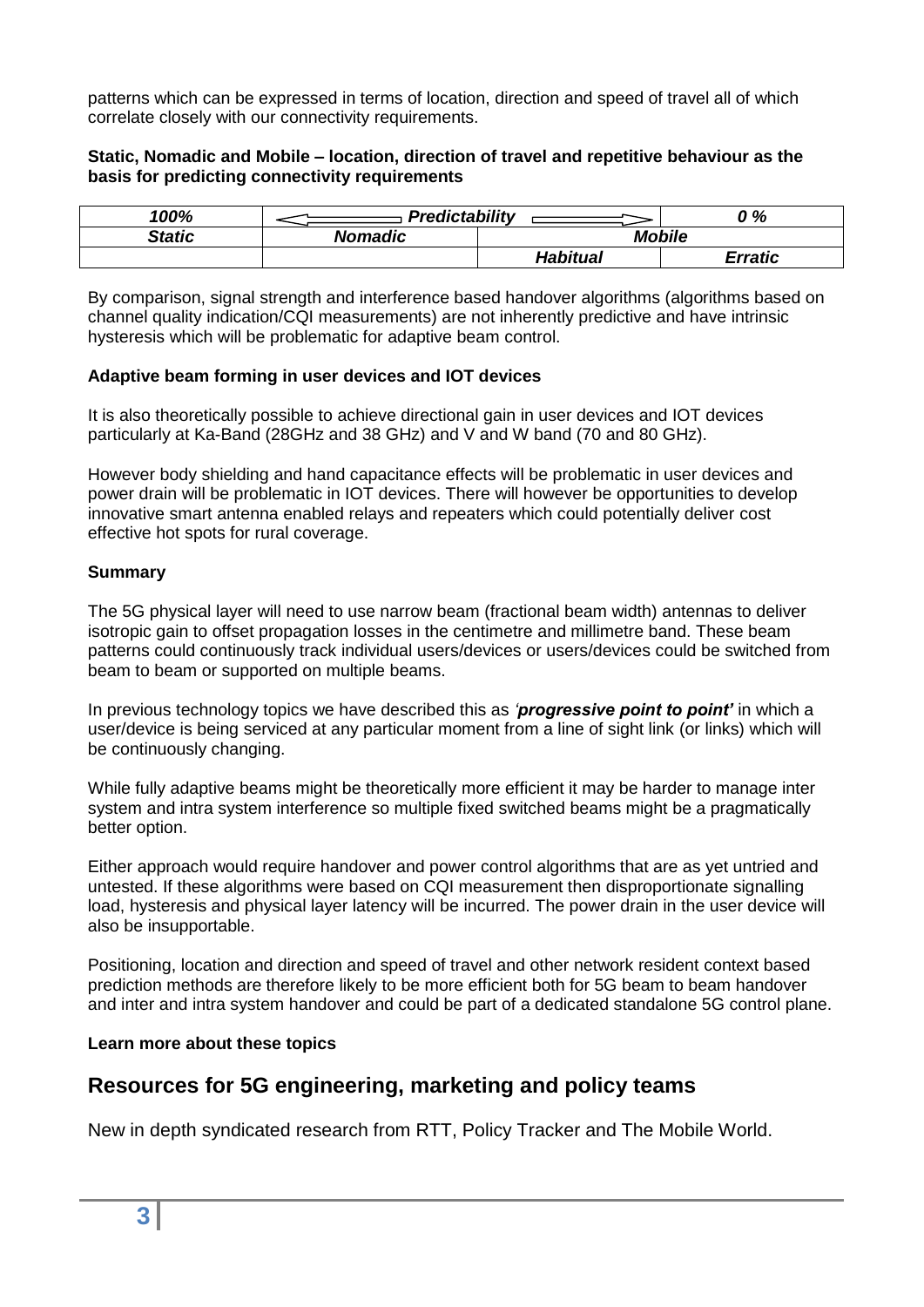## **A timely and critical investigation into 5G and satellite industry supply chain economics and spectral and space asset value**

Telecommunications is a trillion-dollar industry with 5G promoted as the next big enabler of growth both in developed and developing economies**.** However, this growth will only be achieved if the satellite industry is motivated to share its spectral and space assets including C band and Ku and Ka- band spectrum.

Mobile and satellite operators are highly leveraged and are reliant on vendor supply-chain support. "Over-the-top players," such as Google and Facebook, are starting to invest in access infrastructure and are cash rich. Additionally, the military and the automotive industry are increasingly important stakeholders.

So, the question is: Who will own added value in next- generation mobile broadband?

This study is being developed as a syndicated research opportunity in association with Collaborata

# COLLABORATA

The satellite industry is engaged in a transformation of its Ka-band spectral and space assets. Kaband spectral assets, particularly the 28 GHz and 38 GHz bands, are emerging as the sweet spot for 5G terrestrial network deployment with AT&T and Echostar and Verizon and Viasat as examples of potential 5G technical and commercial partnerships.

**'A timely and critical investigation into 5G and satellite industry supply chain economics and spectral and space asset value'** analyses the implications of the growing inter dependency of these two industries and will make extensive use of presentation graphics to highlight present value and risk distribution in the industry with modelling of three future industry scenarios assigning different weightings on terrestrial and satellite spectral and network value and the relative market reach value and technology value of each supply chain and the major players in each supply chain. The value modelling will use inputs from industry interviews correlated with our own research and in house data sets and the in house research and data bases of our project partners, Policy Tracker and The Mobile World.

This is a unique opportunity to join us in a syndicated research project in which costs are shared between two or more sponsoring agencies providing the opportunity to precisely dimension the technical and commercial risks and opportunities of Ka-band spectral asset and space asset and terrestrial asset integration.

## **Follow this link for more details**

<http://www.collaborata.com/projects/186>

**5G BOOK – 5G Spectrum and Standards – Geoff Varrall** Published by Artech House

The spectrum, band plan and standards choices for 5G radio systems and the relative technology and economic impact of these choices on the industry supply chain, operator community and end users.

£117.00 available to pre-order at a discounted price of £87.00 **[Order a copy here](http://www.artechhouse.com/International/Books/5G-Spectrum-and-Standards-2327.aspx)**